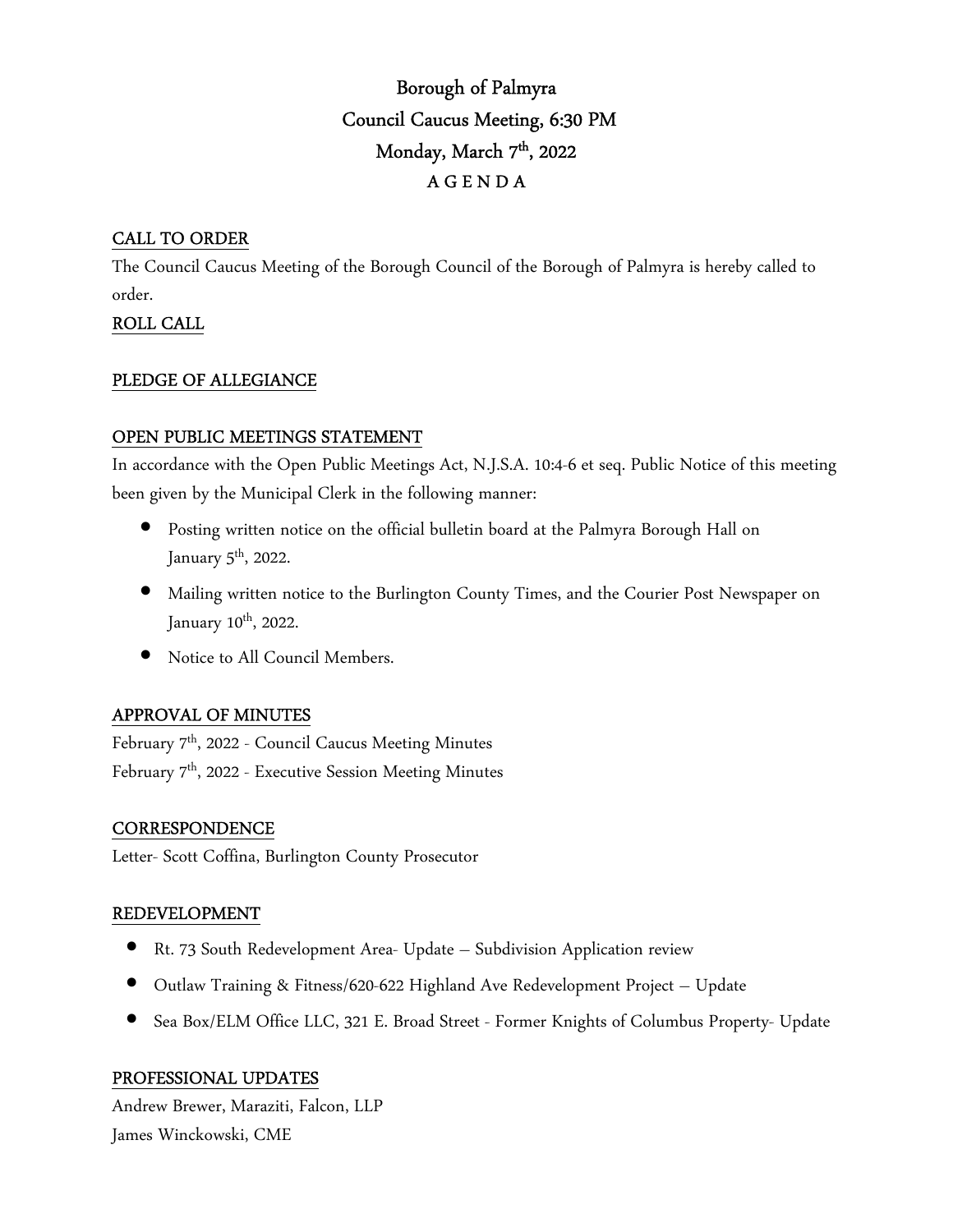William Kirchner, ERI

#### REPORTS

Palmyra Board of Education Liaison PHS Student Representatives

#### PUBLIC COMMENT

We request those wishing to have or make a Public comment, email their questions or comments in advance of the meeting to Municipal Clerk Rita Jackson at djackson@boroughofpalmyra.com. The opportunity to submit comments prior to meeting expires at 12:00 PM on March 7<sup>th</sup>, 2022. You must include your name and full address for your comment to be considered valid. Comments submitted in a timely and complete manner will be read during the Council Meeting. All comments will become part of the record and included with the Meeting Minutes.

For those who "attending" the meeting Please sign in at the podium and state your name and address for the record. Each citizen will be allotted up to three (3) minutes to speak, in order to allow everyone an opportunity to ask questions and express their opinions or concerns. Please direct all comments to the Mayor. Each citizen may only speak once during the public portion. All comments will become part of the record and included with the meeting minutes.

## ORDINANCE ON FIRST READING (Public Hearing April 4th, 2022)

Ordinance 2022-02, An Ordinance of Borough of Palmyra to Exceed the 2022 Municipal Budget Appropriation Limits and Establish a CAP Bank (N.J.S.A 40A:4-45.14)

Ordinance 2022-03, An Ordinance of Borough of Palmyra Amending Chapter 70, Alcoholic Beverages, Article VI Consumption in Public Places, of the Code of the Borough of Palmyra

#### ORDINANCES ON SECOND READING public hearing March 7<sup>th</sup>, 2022

Ordinance 2022-01, An Ordinance rescinding Ordinance 2021-05 Amending the Borough of Palmyra Land Development Code Section 158-27(B) and the Route 73 South Redevelopment Plan to permit Administrative Review and approval of minor modifications and/or field changes relating to previously approved site plans, and rescinding Ordinance 2021-14 Amending Ordinance 2121-05 concerning administrative review and approval of minor modifications and/or field changes relating to previously approved site plans.

#### RESOLUTIONS

Resolution 2022-073 thru and Resolution 2022-086 will be enacted as a single motion, if any resolution needs additional discussion, it will be removed from the consent agenda and voted on separately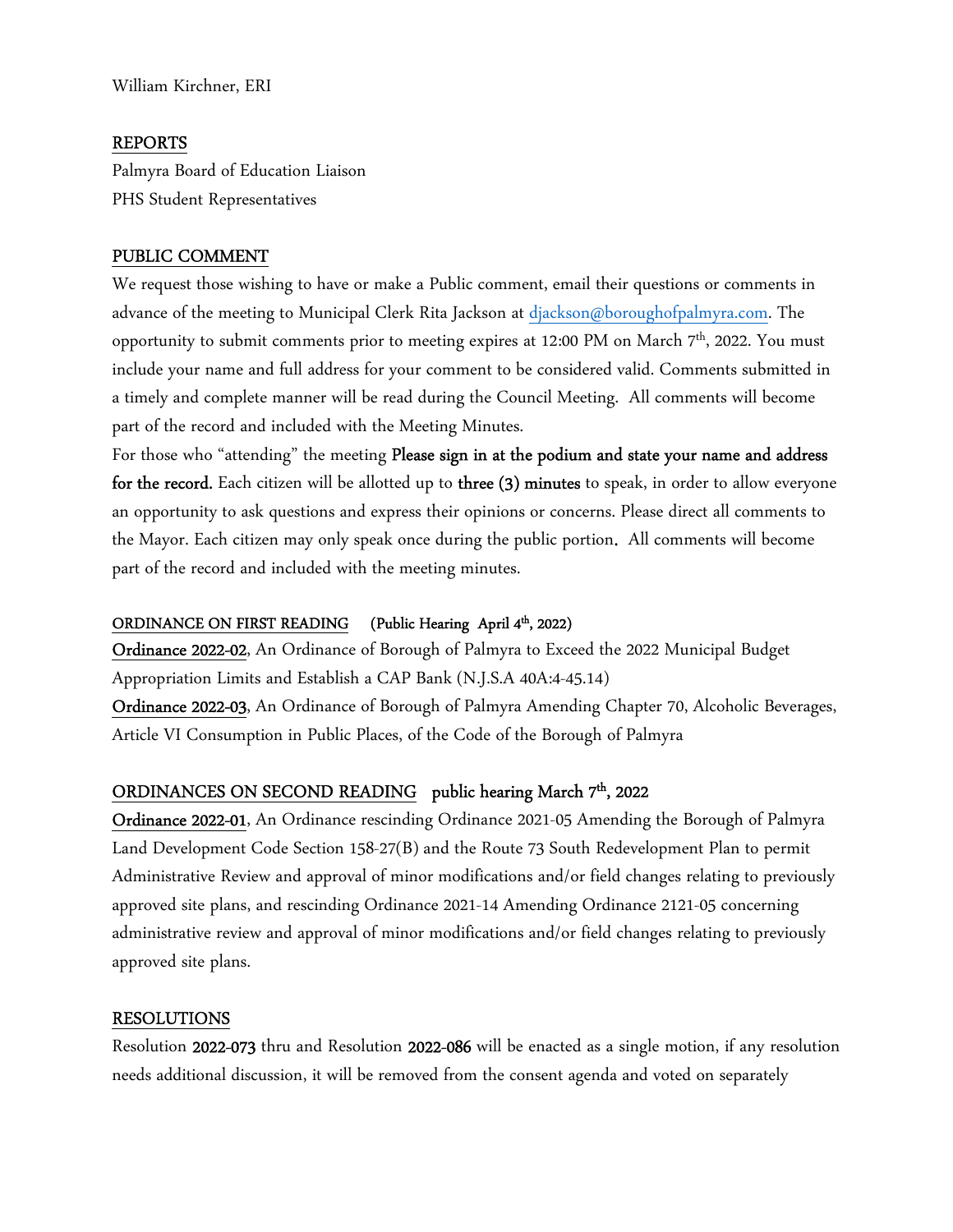Resolution 2022-073, Authorizing the Appointment of Kim M Whelan and Jennifer G Edwards of Acacia Financial Group, Inc. as Financial Consultant

Resolution 2022-074, Resolution Amending Resolution 2022-069 and only promoting Antony Perkins to Patrolman effective February 14, 2022; Christopher Henriques is to remain a Class I Officer and his salary to remain \$13.00 per hour.

Resolution 2022-075, Resolution Approving Mark W Bankowski as an active member of the Palmyra Fire Department

Resolution 2022-076, Resolution Appointing Tyler Tolan to the Borough of Palmyra Police Department as Patrolman effective February 28, 2022 with an Annual Salary of \$41,000.00 per the stipulations of his conditional Offer of employment.

Resolution 2022-077, Resolution of the Borough of Palmyra Urging the Swift Passage of S-330 which restores Energy Tax Receipts.

Resolution 2022-078, Resolution Appointing Duane J Wallace a Temporary Electrical Sub-Code Official and Temporary Electrical Inspector and Authorizing a \$4,000.00 stipend for the period of time he is Temporary Electrical Sub-Code Official and Temporary Electrical Inspector effective 01/01/2022

Resolution 2022-079, Resolution Authorizing the Payment of February 2022 Bills already paid in the Amount of \$1,889,543.31

Resolution 2022-080, Resolution Appointing Corey Ahart Borough of Palmyra Municipal Judge Effective March  $20^{th}$ , 2022 thru March  $20^{th}$ , 2025.

Resolution 2022-081, Resolution Authorizing the Funding of Palmyra Borough's Share of the MACCS Contract

Resolution 2022-082, Resolution Awarding a Contract to Environmental Resolutions, Inc. (ERI) for design services for the W. Henry & Walnut Street Project per their proposal dated February 23, 2022 in the amount of \$96,500.00

Resolution 2022-083, Resolution Awarding o Contract to Environmental Resolutions, Inc. (ERI) for Construction Period Engineering services for the Transportation Alternatives Program (TAP) portion of Temple Blvd Project per their proposal dated February 18, 2022 in the amount of \$142,500.00

Resolution 2022-084, Resolution Appointing Rebecca Flynn as Board of Health Coordinator for the Borough of Palmyra

Resolution 2022-085, Resolution Awarding a Contract to Cannon Carpets, LLC in the amount of \$26,500.00 for Borough Hall Improvements per their Quote dated February 9, 2022

Resolution 2022-086, Resolution Authorizing the Contract Award to Byrd Dog Paving for the Temple Boulevard Improvement Project – TAP Grant-1046(300) in the Amount of \$694,349.01 Subject to review and certification by the Borough Solicitor and the CFO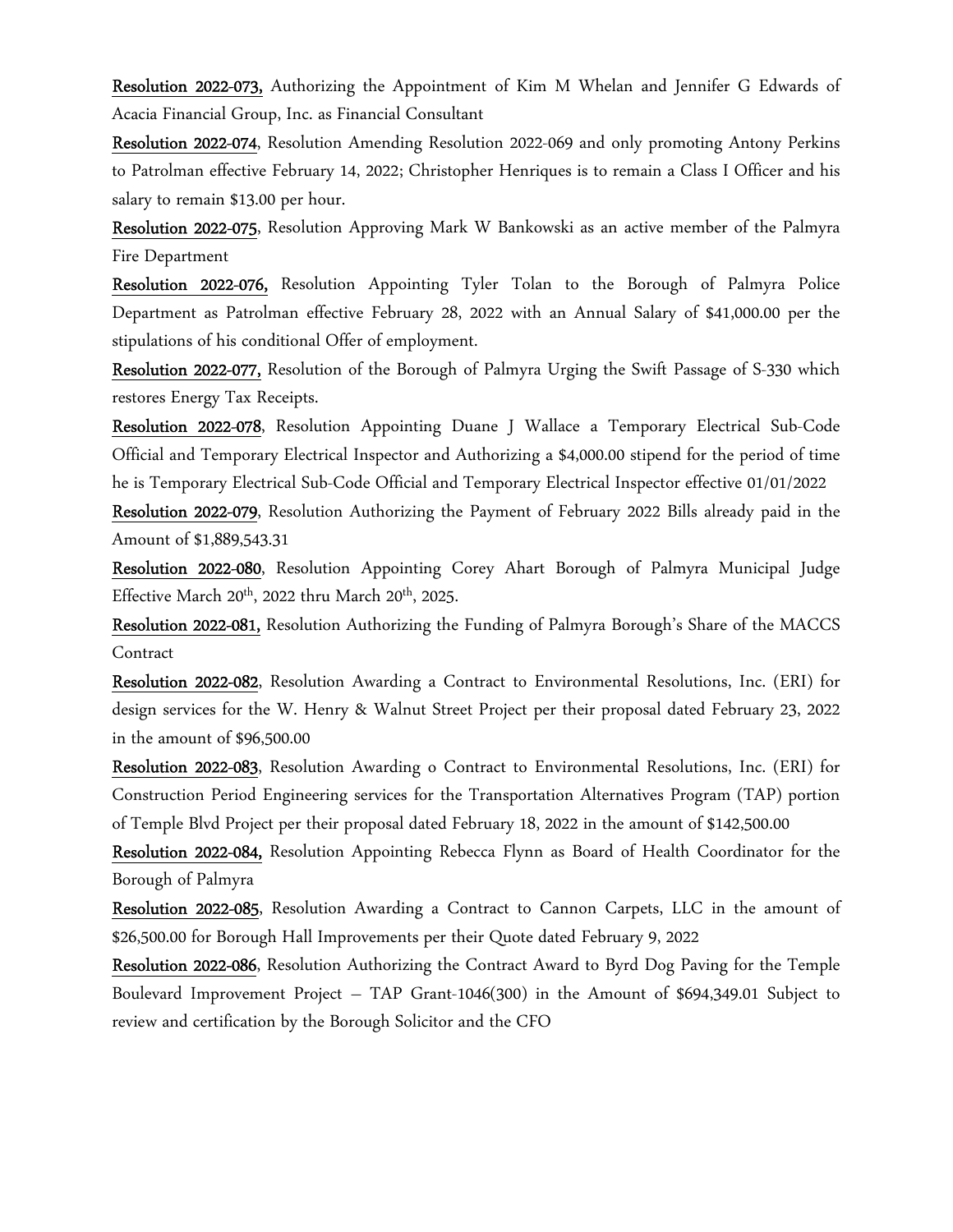## PUBLIC EVENTS

Palmyra Downtown Safety Day Easter Egg Hunt

### MOTION TO APPROVE TREASURERS' REPORTS

• January 2022

#### DISCUSSION ITEMS

- Borough Hall staffing/reopening to the public, Legion Field, Community Center, Council Meetings - Covid-19 update
- Mandatory COVID-19 vaccinations/testing for Borough Staff and/or boosters
- Code Enforcement Officer, Electrical Sub-Code, Janitorial/Light Maintenance, Deputy Clerk and Assistant Administrator positions
- 2022 Budget and Budget Workshop Meeting on Saturday, March 26, 2022 at 8:30 AM via Zoom
- Juneteenth State and Federal holiday
- In-house trash collections
- Electric vehicles and charging stations grant opportunities

#### ADMINISTRATORS REPORT

- Year End Tax Collector Report
- 2022 Burl Co JIF Elected Officials Training
- Misc. items as necessary

#### ONGOING REMINDER PROJECTS

- Purchase Orders Council signature requirement
- Sidewalk/snow & ice removal Ordinance
- Sewer Lateral responsibility Or5dinance and Sewer bills
- Handicap Parking Sign Ordinance
- Parking Ordinance additional amended code subsections required
- Veterans Affairs Committee Ordinance
- Accessory Structures/cargo containers Zoning/Land Development Ordinance amendments
- Trash Collection Republic Services and potential inhouse collections